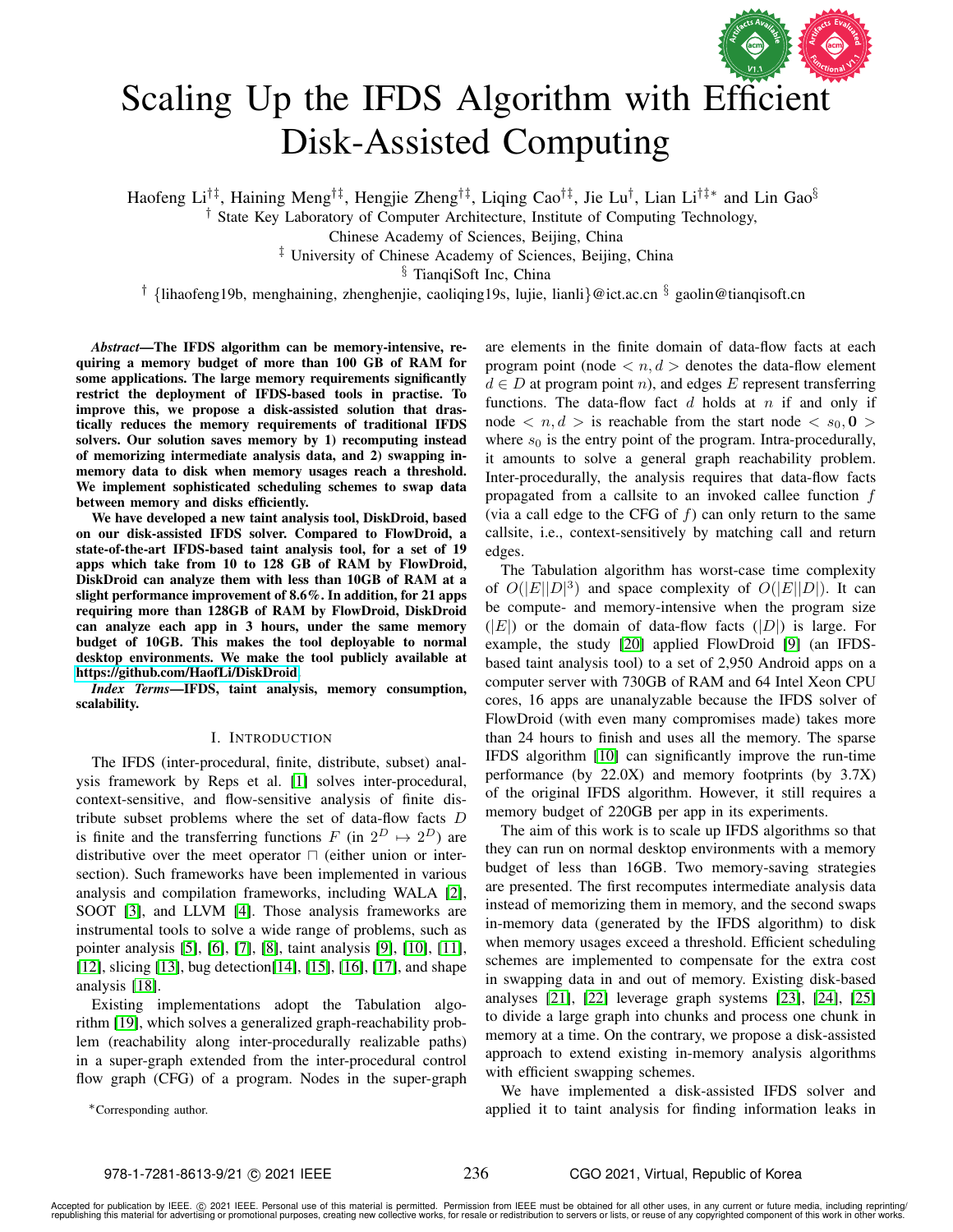Android apps. FlowDroid [\[9\]](#page-10-8) is a state-of-the-art taint analysis tool based on a multi-threaded IFDS solver. We develop a new tool, DiskDroid, by extending FlowDroid with our disk-assisted IFDS solver. DiskDroid can successfully analyze large apps within a memory budget of 10GB, in contrast to FlowDroid which often requires more than 128GB of RAM. In addition, DiskDroid achieves a performance speedup of 8.6% over FlowDroid, despite given a much smaller memory budget. We make the tool available at [https://github.com/](https://github.com/HaofLi/DiskDroid) [HaofLi/DiskDroid.](https://github.com/HaofLi/DiskDroid)

This paper makes the following contributions:

- We present a new disk-assisted approach to scale up IFDS algorithms. The approach optimizes memory usages via recomputation and efficient disk swapping. These optimizations are applicable to both IFDS solvers and IDE solvers.
- We implement DiskDroid, a taint analysis tool based on our disk-assisted IFDS solver for detecting information leaks in Android apps. The tool is publicly available at [https://github.com/HaofLi/DiskDroid.](https://github.com/HaofLi/DiskDroid)
- We have evaluated DiskDroid against FlowDroid on a set of 2,053 open source apps from F-Droid [\[26\]](#page-11-14). Among the 2,053 apps, 19 apps require 10GB to 128GB of RAM for FlowDroid and DiskDroid analyzes them under the memory budget of 10GB, with a slight performance improvement of 8.6%. For 21/162 apps which take more than 128GB of RAM by FlowDroid, DiskDroid can analyze them in 3 hours, given a memory budget of 10GB.

The rest of the paper is organized as follows. Section [II](#page-1-0) overviews the classical IFDS algorithm and its application to taint analysis. Section [III](#page-3-0) highlights the memory consumption problem of existing IFDS solvers. Section [IV](#page-4-0) illustrates our disk-assisted approach. We evaluate the effectiveness and efficiency of our approach in Section [V.](#page-6-0) Section [VI](#page-8-0) reviews related work and Section [VII](#page-9-0) concludes this paper.

# II. BACKGROUND

<span id="page-1-0"></span>We review the classical Tabulation IFDS algorithm and study FlowDroid as an instantiation of the algorithm in solving taint analysis problems.

## *A. The Tabulation Algorithm*

In the original formulation by Reps et al. [\[1\]](#page-10-0), an instance *IP* of an IFDS problem is a five-tuple,  $IP = (G^*, D, F, M, \Box)$ , where  $G^* = (N^*, E^*)$  is the inter-procedural CFG (ICFG) of the program, D is a finite set of data-flow facts,  $F \subseteq 2^D \mapsto 2^D$ is a set of distributive functions,  $M : E^* \mapsto F$  is a map from edges in the ICFG to data-flow functions, and the meet  $\sqcap$  is either union or intersection.

The ICFG  $G^*$  consists of a collection of CFGs,  $G_0$ ,  $G_1$ ,  $G_2$ ... (one per function), where  $G_0$  represents the entry function of the program. By convention, each CFG  $G_p$  consists of a unique entry node  $s_p$  and a unique exit node  $e_p$ . A callsite is split into two nodes, a *Call* node and a *retSite* node. At a callsite, inter-procedural call edges connect the *Call* node to Algorithm 1: The Tabulation IFDS Algorithm reproduced from [\[19\]](#page-11-7), with some notational changes

```
[1] Globals: PathEdge, WorkList, Incoming, EndSum, S;
        \operatorname{\sf Algorithm~Tabulate}({G^{\#}_{IP}}) :
 [2] Let (N^{\#}, E^{\#}) = G_{IF}^{\#}[3] PathEge \leftarrow \{<s_0, 0> \rightarrow <s_0, 0> \}[4] WorkList \leftarrow \{<s_0, 0> \rightarrow <s_0, 0> \}[5] \mathcal{S} \leftarrow \emptyset[6] ForwardTabulateSLRPs()
 [7] for n \in N^*:
 [8] X_n \leftarrow \{d_2 \in D | \exists d_1 \in (D \cup \{0\})\} s.t.,
                  \langle s_{proc(n)}, d_1 \rangle \rightarrow \langle n, d_2 \rangle \in PathEdge[9] Procedure Prop(e):
[10] if e \notin PathEdge:
[11] Insert e into PathEdge; Insert e into WorkList[12] Procedure processCall(\langle s_p, d_1 \rangle \rightarrow \langle n, d_2 \rangle):
[13] for d_3 s.t. \langle n, d_2 \rangle \rightarrow \langle s_{calledProc(n)}, d_3 \rangle \inE^{\#} :
[14] \text{Prop}(\langle s_{calledProc(n)}, d_3 \rangle \rightarrow\langle s_{calledProc(n)}, d_3 \rangle[15] Incoming[<s_{calledProc(n)}, d_3>]\cup= <n, d_2>[16] for \langle e_p, d_4 \rangle \inEndSum[\langle s_{calledProc(n)}, d_3 \rangle]:
[17] for d_5 s.t. \langle e_p, d_4 \rangle \rightarrow\langle \; retSite(n), d_5 \; \rangle \in E^*:
[18]S^{\#} \cup = \langle n, d_2 \rangle \rightarrow\langle \text{retSite}(n), d_5 \rangle[19] for d_3 s.t. \langle n, d_2 \rangle \rightarrow \langle \text{retSite}(n), d_3 \rangle \in{E^{\#}} \cup S:
[20] \text{Prop}(\langle s_p, d_1 \rangle \to \langle \text{ret} \text{Site}(n), d_3 \rangle)[21] Procedure processExit(< s_p, d_1 > \rightarrow < n, d_2 >):
[22] EndSum[\langle s_p, d_1 \rangle] \cup = \langle e_p, d_2 \rangle[23] for \langle c, d_4 \rangle \in Incoming[<s_p, d_1>]:[24] for d_5 s.t. \langle e_p, d_2 \rangle \to \langle \text{ret} \text{Site}(c), d_5 \rangle\in E^{\#} :
[25] S \cup = \langle c, d_4 \rangle \rightarrow \langle retSite(c), d_5 \rangle[26] for d_3 s.t., \langle s_{proc(c)}, d_3 \rangle \rightarrow \langle c, d_4 \rangle∈ PathEdge:
[27] \text{Prop}(< s_{proc(c)}, d_3> \rightarrow\langle \; retSite(c), d_5 \; > \rangle[28] Procedure ForwardTabulateSLRPs():
[29] while WorkList \neq \emptyset:
[30] Pop edge \langle s_p, d_1 \rangle \rightarrow \langle n, d_2 \rangle from
                  W orkList
[31] switch n:
[32] case n \in Call_p:
[33] processCall(\langle s_p, d_1 \rangle \rightarrow \langle n, d_2 \rangle)
[34] case n = e_p:
[35] processExit(\langle s_p, d_1 \rangle \rightarrow \langle n, d_2 \rangle)
[36] case n \in (N_p - Call_p - \{e_p\}):
[37] for m, d_3 s.t. \langle n, d_2 \rangle \to \langle m, d_3 \rangle\in E^{\#} :
[38] Prop(\langle s_p, d_1 \rangle \to \langle m, d_3 \rangle)
```
the entry node of its callee functions, and return edges connect exit nodes of callee functions to the *retSite* node. Thus, dataflow facts can propagate inter-procedurally via call and return edges.

To solve *IP* context-sensitively as a graph reachablility problem,  $G^*$  is extended to an exploded super-graph  $G_{IP}^{\#}$  =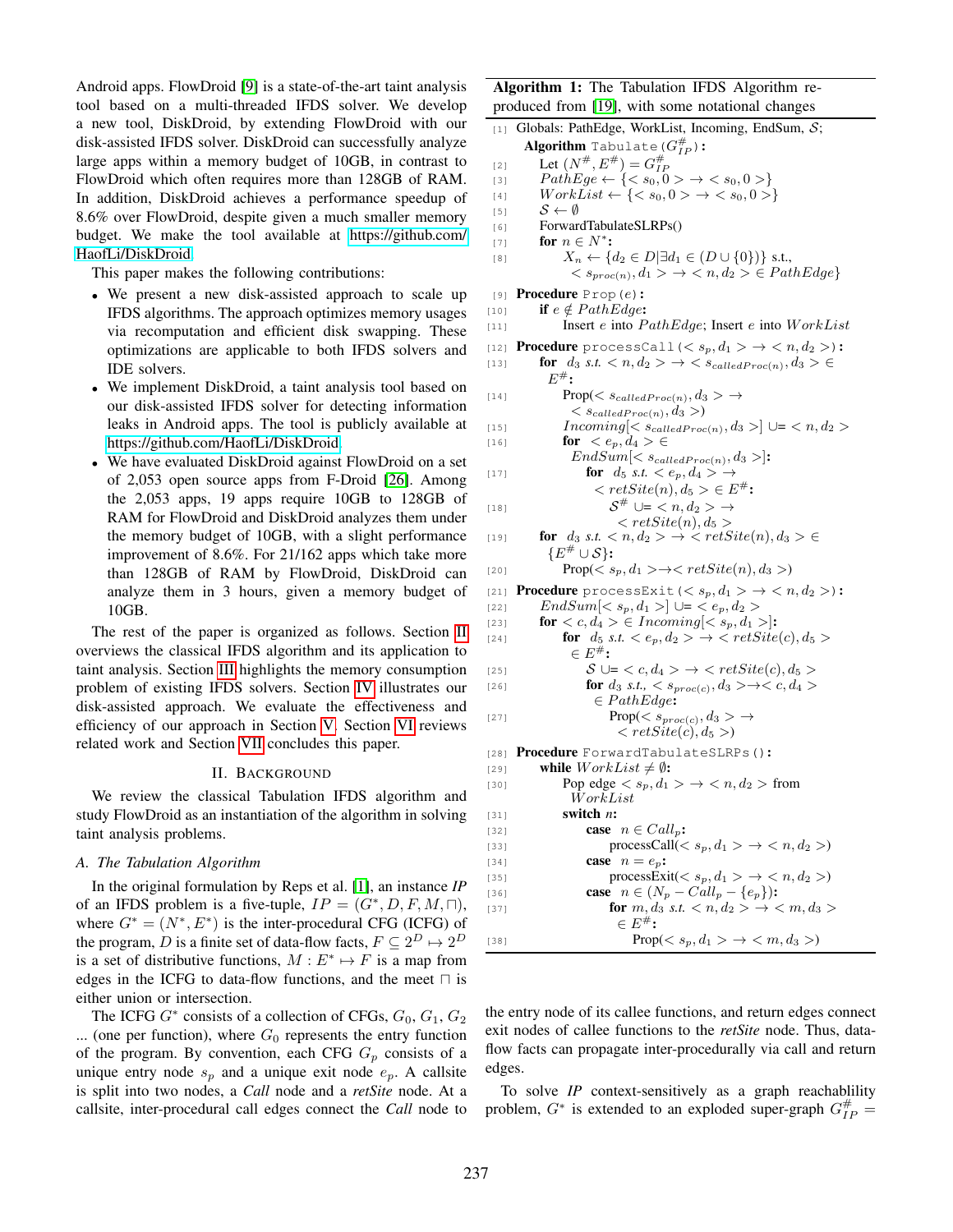$(N^{\#}, E^{\#})$  such that  $N^{\#} = N^* \times (D \cup \{0\})$  and  $E^{\#} =$  $\{\cdots  -m \rightarrow n \in E^*, d_2 \in f(d_1)\}.$ Note that here  $\bf{0}$  signifies an empty set of facts such that new data-flow facts can be generated at a program point, and  $f \in F$ is the flow function of the instruction at  $m$ . In the formulation, flow function  $f$  is replaced with a graph representation of  $M(m \rightarrow n)$ . For efficiency,  $G_{IP}^{\#}$  is usually built from  $G^*$ during the analysis.

Algorithm [1](#page-1-1) reproduces the Tabulatation IFDS algo-rithm [\[19\]](#page-11-7). In the algorithm,  $Call_p$  is the set of call statements in function  $p$ , *calledProc(n)* denotes the callee function invoked at call statement n and  $retSite(n)$  is its corresponding return site. For a node  $n \in G^*$ ,  $proc(n)$  identifies its containing function.

The input of the algorithm is the super-graph  $G_{IP}^{\#}$ . The Tabulation algorithm maintains a set of data structures summarized below:

- *PathEdge* records the set of *path edges*, representing a subset of the same-level realizable paths in  $G_{IP}^{\#}$ , where the source is a node of the form  $\langle s_p, d_1 \rangle$  reachable from node  $\langle s_0, 0 \rangle$ . In other words, a path edge  $\langle s_0, 0 \rangle$  $s_p, d_1 >$  to  $\lt n, d_2 >$  represents the suffix of a realizable path from  $\langle s_0, \mathbf{0} \rangle$  to  $\langle n, d_2 \rangle$ .
- S records the set of *summary edges*, which summarize inter-procedural data-flow facts across function boundaries, i.e., realizable paths from callsites to their corresponding return sites.
- *Incoming* records the set of nodes  $\langle s_p, d \rangle$  reachable from  $\langle s_0, 0 \rangle$ , and their predecessors.
- *EndSum* records the set of path edges  $\langle e_p, d_2 \rangle$  from  $\text{node} < s_p, d_1 >$ .

The Tabulation algorithm is a worklist algorithm that accumulates sets of path edges and summary edges until a fixed point. Starting with  $\langle s_0, \mathbf{0} \rangle \rightarrow \langle s_0, \mathbf{0} \rangle$  (lines 3 - 5), procedure ForwardTabulateSLRPs (line 6) collects all possible path edges in *PathEdge* with a case analysis (lines 31 - 38). There are 3 cases: 1) the inter-procedural dataflows entering into a function (lines 32 and 33), handled by procedure processCall (lines 12 - 20), 2) the interprocedural data-flows leaving a function (lines 34 and 35), handled by procedure processExit (lines 21 - 27), and 3) the intra-procedural data-flows within a function (lines 36 - 38). Note that *Incoming* and *EndSum* are introduced in [\[19\]](#page-11-7) to process inter-procedural flows more efficiently. *Incoming* is updated when entering into a function (line 15), and is queried when leaving a function (line 23). *EndSum* is updated when leaving a function (line 22), and is queried when entering into a function (line 16).

The algorithm terminates when no more path edge can be collected and the meet-over-all-valid-paths solution to  $IP$  at program point *n* is then computed as  $X_n$  (lines 7 and 8).

## *B. FlowDroid*

FlowDroid is a state-of-the-art IFDS-based taint analysis tool. Figure [1](#page-3-1) depicts how the tool applies IFDS to solve taint analysis problems. Each node in the super-graph  $G_{IP}^{\#}$ 

represents a data-flow fact (i.e., a tainted access path with fixed length) at a program point and edges propagate facts along the ICFG of the program. The meet operator  $\Box$  is ∪ since an access path is regarded as tainted at a joint point if it is tainted in any of its incoming control-flow paths.

Data-flow facts are generated by assigning a tainted value to another (e.g., line 8 generates access path  $\circ 1$ .g by assigning the tainted value a to  $\circ 1 \cdot q$ , and killed by reset it to an untainted value. Those transferring functions are encoded as edges in  $G_{IP}^{\#}$ . For instance, the transferring function at line 8 is represented by the edge  $\langle 8^\bullet, a \rangle \rightarrow \langle 8_\bullet, 01.9 \rangle$ , where  $8^{\bullet}$  and  $8_{\bullet}$  denote the program points before and after the statement at line 8, respectively. There are four types of edges: *normal* flow edges to propagate data-flow facts within a procedural; and *call*, *return*, and *call-to-return* edges to propagate data-flow facts inter-procedurally.

FlowDroid performs a forward IFDS pass to propagate tainted access paths together with an on-demand backward IFDS pass for discovering aliases, until a fixed point is reached. In Figure [1,](#page-3-1) a new tainted access path a is generated at line  $2 \leq 2^{\bullet}, 0 > \rightarrow \leq 2_{\bullet}, a >$  and  $\circ 1 \cdot g$  is tainted by a at line  $8 \leq 8^\bullet, a > + < 8_\bullet, o1.9 >$  as computed by the forward IFDS pass. At line 8, when storing a to  $\circ 1$ .g, FlowDroid starts a backward IFDS pass to search for the aliases of  $\circ 1$ .g, resulting a new tainted access path  $\circ 2$ .f.g generated by the statement  $\circ$ 2.  $f = \circ 1$  (line 5). The new access path is then propagated forwardly and recognized as being tainted just after line 8. As a result, both b and c are tainted at the sink point at line 14 and 15, respectively.

*Implementation:* FlowDroid is implemented in SOOT and operates on SOOT's Jimple IR. The class AccessPath implements access paths. All access paths are abstracted with *k-limiting*, where by default, k is set to 5. In the underlying IFDS solver, the path edge  $\langle s_p, d_1 \rangle \rightarrow \langle n, d_2 \rangle$  is implemented by an object of class PathEdge which contains 3 fields for the source fact  $d_1$ , target fact  $d_2$ , and the target location *n*, respectively. Note that the source location  $s_p$  can be uniquely identified by n. The set of path edges *PathEdge* is stored in a hash map whose key refers to a path edge and value is its target node. The set of summary edges  $S$  are not explicitly stored and they are handled the same as normal intraprocedural flow edges. *Incoming* is stored in a hash map whose key is a pair  $\langle m, d_1 \rangle$  where m is a method and  $d_1$  is a dataflow fact, representing the target node of a call flow edge. Its value is the set of all predecessors of  $\langle m_p, d_1 \rangle$  implemented as a map, whose key is a predecessor node  $\langle c, d_2 \rangle$  and value is a data-flow fact  $d_0$ . The tuple  $d_0, d_2, c > c$  an uniquely identify the path edge in  $proc(c)$  reaching  $\lt c, d_2$   $\gt$ . *EndSum* is stored in a similar fashion as *Incoming*.

A path edge object (of class PathEdge) is uniquely hashed according to its source fact, target fact, and target location. When propagating the path edge  $\langle s_p, d_1 \rangle \rightarrow \langle n, d_2 \rangle$ , FlowDroid firstly creates object p of class PathEdge, then the hash code of  $p$  is computed and looked up in the hash map. If there already exists an entry with the same hash code,  $\varphi$  is skipped and will be reclaimed by JVM's garbage collector.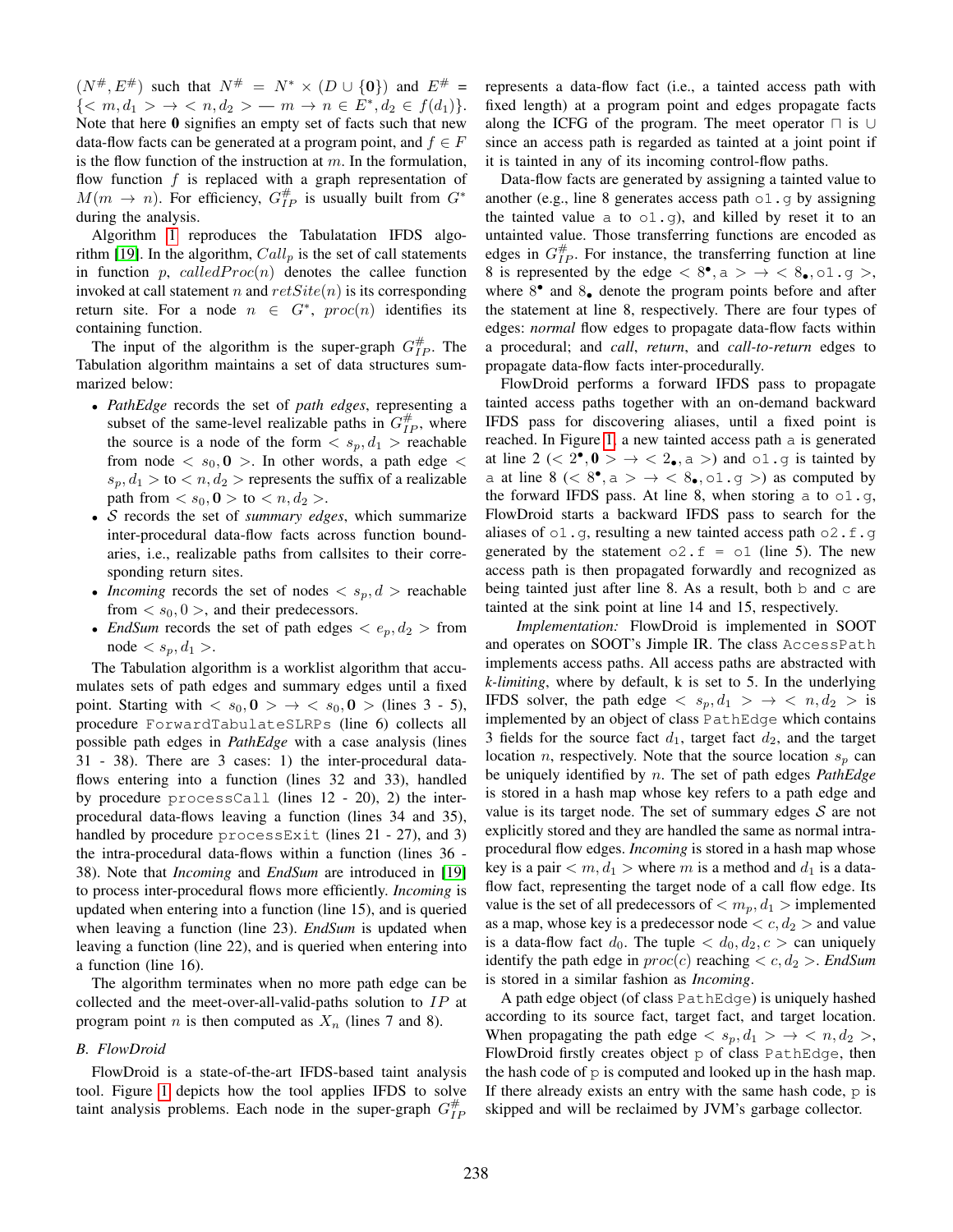

<span id="page-3-1"></span>Fig. 1. FlowDroid — IFDS-based taint analysis

<span id="page-3-2"></span>TABLE I 2,053 APPS GROUPED BY FLOWDROID'S MEMORY FOOTPRINT IN ANALYZING EACH APP.

| # Total apps |       | 2.053     |       |  |
|--------------|-------|-----------|-------|--|
| Mem          | #Apps | Mem       | #Apps |  |
| NΑ           | 825   | $20G-30G$ |       |  |
| < 10G        | 1.047 | 30G-60G   |       |  |
| $10G-20G$    | 13    | >128G     | 162   |  |

## III. STUDYING MEMORY USAGES

<span id="page-3-0"></span>To understand the memory usages of IFDS solvers, we conduct an extensive study by running the latest version of FlowDroid (fa6e25d) [\[27\]](#page-11-15) on the set of all 2,053 apps from F-Droid [\[26\]](#page-11-14), an open source Android app repository. The default configuration of FlowDroid (access path length set to 5) is used in analyzing each app. All experiments in this paper are conducted on an Intel Xeon E7-4809v3 (2.0GHz) server with 128GB RAM and  $2 \times$  1TB hard-disk drive in Raid1, running on Centos 7. The maximum heap size of JVM is set to 128GB  $(with - Xmx)$ .

Table [I](#page-3-2) summarizes the results, where the 2,053 apps are grouped by memory usages (reported by FlowDroid) of the analysis. After analyzing an app, FlowDroid will report its memory usage, which is the difference between the amount of total memory and that of the currently available memory. For each app, we run FlowDroid 5 times and report the average of the 5 runs. In our experience, the amount of actual physical memory required is always greater than that of the memory usage reported by FlowDroid.

Among the 2,053 apps, 825 apps are not applicable since they either do not require IFDS solvers (i.e., no tainted source or sink) or cannot be processed by SOOT's front-end, 1,047 apps are small and can be analyzed by FlowDroid with less than 10GB of memory (Column 2). However, there are 19 apps taking 10 to 128 GB of memory to analyze and FlowDroid cannot analyze the other 162 apps under the memory budget of 128GB.

We further investigate the 19 apps with memory requirements from 10GB to 128 GB. Table [II](#page-4-1) presents the results. For clarity of presentation, each app is given an abbreviated name (Column 3) and we only use the abbreviated names hereafter. The sizes of those apps (Column 5) range from 348 KB (CAT) to 28 MB (CGAB), and the memory requirements for analyzing those apps (Column 4) range from 10,823MB (NMW) to 44,905MB (CGT). The memory footprints and analysis times (Column 8) are closely related to the number of path edges computed. Column 6 and Column 7 present the number of forward and backward path edges, respectively. The app CGT has the largest number of total path edges, as well as a long analysis time.

Let us have an in-depth look at how different data structures (i.e., *PathEdge, Incoming, EndSum*) of the IFDS solver con-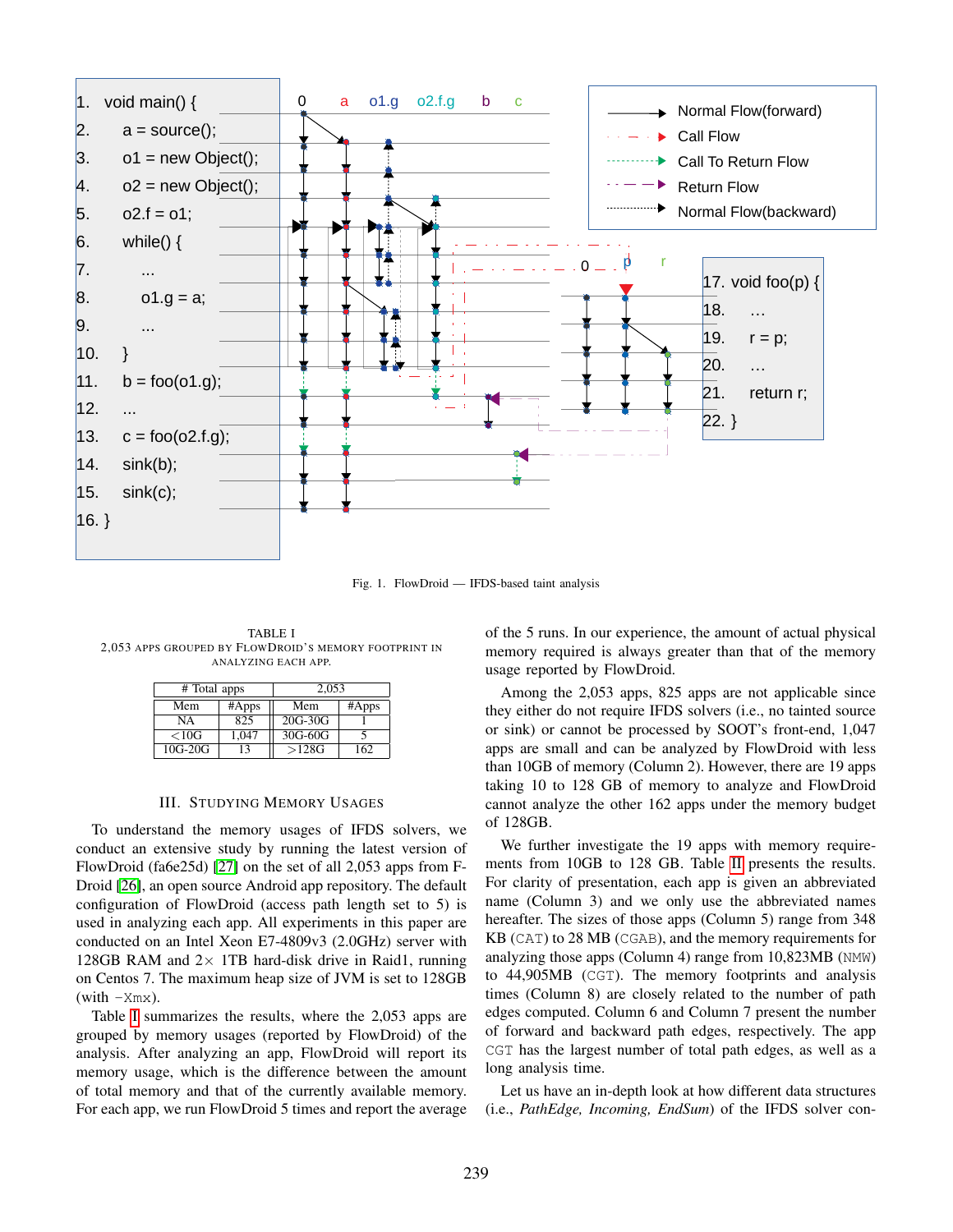#### TABLE II

<span id="page-4-1"></span>STATISTICS OF FLOWDROID IN ANALYZING 19 APPS. ABBR IS THE ABBREVIATED NAME FOR EACH APP, MEM IS THE MEMORY USAGE REPORTED BY FLOWDROID, #FPE AND #BPE ARE THE NUMBER OF FORWARD AND BACKWARD IFDS PATH EDGE COUNTS, RESPECTIVELY.

| App                                | Version             | Abbr        | Mem (MB) | <b>Size</b> | $#$ FPE      | $#$ BPE     | Time $(s)$ |
|------------------------------------|---------------------|-------------|----------|-------------|--------------|-------------|------------|
| bus.chio.wishmaster                | 1.0.2               | <b>BCW</b>  | 12.110   | 3.6M        | 31,855,030   | 25,279,290  | 424        |
| com.alfray.timeriffic              | 1.09.05             | CAT         | 12.441   | 348K        | 44.774.904   | 12,351,293  | 566        |
| F-Droid                            | 1.1                 | F-Droid     | 11,403   | 7.4M        | 28,978,612   | 18,939,414  | 731        |
| hashengineering.groestlcoin.wallet | 7.11.1              | <b>HGW</b>  | 13,897   | 3.2M        | 40,763,887   | 25,447,605  | 584        |
| nya.miku.wishmaster                | 1.5.0               | <b>NMW</b>  | 10,823   | 3.5M        | 28,897,517   | 25,137,801  | 346        |
| org.fdroid.fdroid                  | $1.8$ -alpha $0$    | OFF         | 11.392   | 7.6M        | 25,725,310   | 18.388.574  | 568        |
| org.gateshipone.odyssey            | 1.1.18              | <b>OGO</b>  | 11,729   | 2.6M        | 36,574,830   | 24,561,384  | 437        |
| org.lumicall.android               | 1.13.1              | OLA         | 12.869   | 5.6M        | 43,242,840   | 46,899,396  | 676        |
| org.yaxim.androidclient            | 0.9.3               | OYA         | 11,583   | 1.9M        | 31,134,795   | 19,731,055  | 356        |
| com.github.axet.bookreader         | 1.12.14             | CGAB        | 19,862   | 28M         | 132,406,852  | 60.651.941  | 1.655      |
| com.kanedias.vanilla.metadata      | 1.0.4               | <b>CKVM</b> | 16,943   | 6.3M        | 50,253,185   | 16,545,672  | 699        |
| org.secuso.privacyfriendlyweather  | 2.1.1               | OSP         | 15,654   | 4.9M        | 52, 555, 173 | 18,637,146  | 478        |
| org.smssecure.smssecure            | $0.16.12$ -unstable | OSS         | 19,247   | 14M         | 67,720,886   | 62,934,793  | 2,580      |
| fr.gouv.etalab.mastodon            | 2.28.1              | FGEM        | 21,669   | 29M         | 36,838,257   | 133,277,513 | 3,518      |
| com.genonbeta.TrebleShot           | 1.4.2               | CGT         | 44,905   | 4.3M        | 163,539,220  | 62,170,524  | 3,212      |
| com.github.axet.callrecorder       | 1.7.13              | CGAC        | 39,451   | 5.6M        | 108,069,294  | 41,486,114  | 2,167      |
| com.zeapo.pwdstore                 | 1.3.3               | CZP         | 39,467   | 4.4M        | 122,553,741  | 70,657,317  | 3,483      |
| de.k3b.android.androFotoFinder     | 0.8.0.191021        | <b>DKAA</b> | 41,780   | 1.5M        | 95,003,209   | 88,434,821  | 3,739      |
| org.kde.kdeconnect_tp              | 1.13.5              | OKKT        | 32,535   | 4.5M        | 38,697,933   | 25,518,466  | 811        |

100.00% 80.00% 60.00% 40.00% 20.00% 0.00% watung or go or at great gay of os os give **PathEdge Incoming EndSum Other**

<span id="page-4-2"></span>Fig. 2. The memory usage of different data structures, *PathEdge*, *Incoming*, and *EndSum* in the IFDS solver of FlowDroid in analyzing the apps in Table [I.](#page-3-2)

tribute to the total memory usages. We estimate the memory usage of each data structure as the increased available memory after the data structure is freed (by firstly clearing the storage map, then manually invoking system.gc() to reclaim objects with no reference). Hence, the memory usage of a data structure is the memory usage of the storage map and those objects only referred to by the map.

Figure [2](#page-4-2) shows the memory distribution for each data structure of the IFDS solver. In this experiments, we free the 3 data structures *PathEdge*, *Incoming* and *EndSum* in that order. Path edge objects (of type PathEdge) are only referred to by the storage map of *PathEdge* and they are reclaimed after clearing the map. Data-flow fact objects (of type AccessPath) can be referred to by any of the 3 data structures. Hence, freeing each structure will result in some data-flow fact objects being reclaimed. As shown in Figure [2,](#page-4-2) *PathEdge* accounts for the majority of memory usages, consuming averagely 79.07% of the total memory. *Incoming* and *EndSum* use 9.52% and 9.20% of the total memory, respectively.

*Observation: PathEdge* accounts for the majority of memory consumption in the IFDS solver of FlowDroid. The number of path edges are in the order of hundreds of millions for those apps in Table [I,](#page-3-2) and can reach billions for larger apps. It is not only memory consuming to store the large set of path edges. New path edge objects are frequently created and checked by the IFDS solver. Although hash map lookup has theoretically  $O(1)$  time complexity, maps with sizes of hundreds of millions may result in many collisions. Furthermore, it can be time-consuming to frequently compute the hash codes of billions of newly created path edge objects.

## IV. REDUCING MEMORY FOOTPRINTS

<span id="page-4-0"></span>In this section, we summarize our efforts in reducing the memory footprints of existing IFDS solvers.

Figure [3](#page-5-0) overviews our approach, a new taint analysis tool equipped with a disk-assisted IFDS solver. The tool, DiskDroid, employs two memory-saving strategies. Firstly, instead of memorizing all path edges, DiskDroid selectively memorize those edges which tend to be frequently looked up via the *Hot Edge Selector*. The memory footprints are thus reduced by recomputing the other *non-hot* path edges on the fly, with some extra computation cost. Secondly, DiskDroid swaps in-memory data to disk when memory usages reach a predefined threshold. The *Disk Scheduler* implements a set of schemes to efficiently swap data in and out of memory, by considering the following concerns:

- Which data to be swapped out of memory?
- At what granularity to swap data?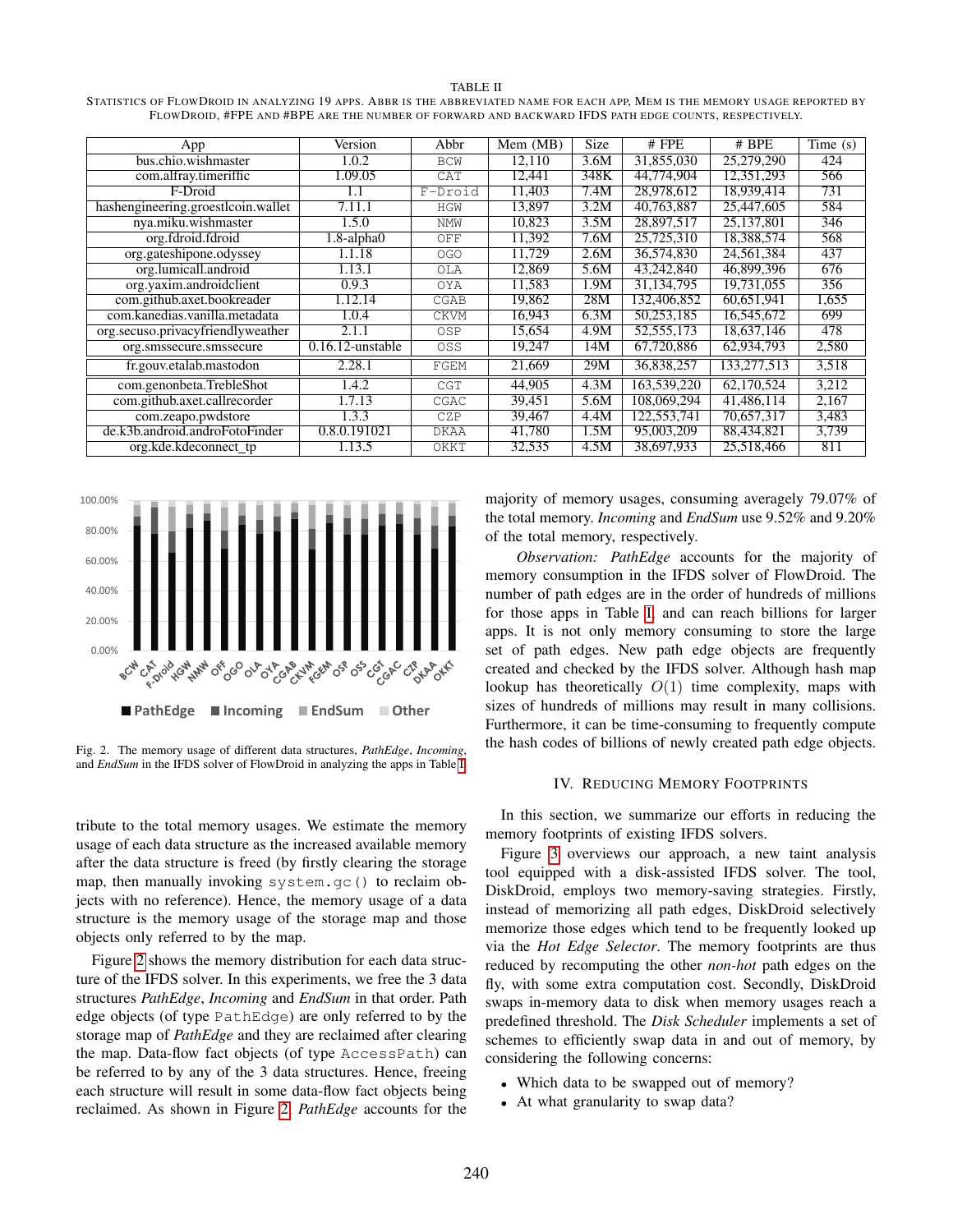

Fig. 3. DiskDroid: taint analysis with disk-assisted IFDS solver.

<span id="page-5-0"></span>

<span id="page-5-1"></span>Fig. 4. Distribution of pass edge access number for CGAB.

*Opportunities and Risks:* The key here is to optimize those infrequently accessed or easy-to-compute path edges so that the penalty of recomputation or accessing disks can be minimized. There are many rarely-accessed path edges, as evident in Figure [4.](#page-5-1) For the benchmark CGAB, most of the path edges (86.97%) are visited only once, and only less than 2% of the path edges are visited more than 10 times. However, it is difficult to predicate which path edges are frequently accessed or not. Recomputing or swapping randomly picked path edges may incur a high computational cost, or even result in the algorithm running forever.

# *A. Hot Edge Selector*

The *Hot Edge Selector* makes the classical trade-offs between memoization and recomputation. Algorithm [2](#page-5-2) illustrates how to apply this optimization to the traditional Tabulation algorithm (Algorithm [1\)](#page-1-1). The procedure prop (lines 11 - 13 in Algorithm [1\)](#page-1-1) is replaced with a new implementation, where non-hot path edges are not memoized (line 12.1). Those nonhot path edges are always inserted into  $WorkList$  for further propagation.

We apply the following heuristics to determine whether a path edge  $p = \langle *, * \rangle \rightarrow \langle n, d \rangle$  is hot or not:

# Algorithm 2: IFDS algorithm optimized by hot edge selector.

<span id="page-5-2"></span>

|        | <b>Procedure</b> $Prop(e)$ :          |
|--------|---------------------------------------|
| $[12]$ | <b>if</b> $e$ is not a hot edge:      |
| [12.1] | Insert $e$ into $WorkList$            |
| 12.21  | elif $e \notin PathEdge$ :            |
| [12.3] | Insert e into WorkList; Insert e into |
|        | PathEdge                              |

- 1)  $n$  is a loop header. Without memorizing path edges leading to loops, the analysis may propagate a path edge within a loop forever and never terminates.
- 2)  $p$  is derived from an inter-procedural flow edge, i.e.,  $n$  is a function entry, or  $n$  is an exit node with  $d$  related to the formal parameters of  $proc(n)$ , or n is a return site with d related to the actual parameters at the callsite. Interprocedural flows tend to incur a high re-computation cost. For instance, recomputing a path edge at the function entry may result in all other path edges in the callee function being recomputed.
- 3)  $p$  is derived from a backward IFDS pass in FlowDroid. FlowDroid start a backward pass to search for aliases when storing a tainted value to object fields, and aliases identified in the backward pass generate new path edges which are then propagated forwardly. Those new path edges are considered as hot edges to avoid repetitively propagating aliased access paths, which are common in Java programs.

*Implementation:* It is very efficient to query whether a path edge is hot or not, by examining its target node. In Case 1 and 2, the query returns immediately. In case 3, whenever a new path edge  $\langle *, * \rangle \rightarrow \langle n, d \rangle$  is generated by a backward IFDS pass, we store the new edge  $\langle n, d \rangle$ in a hash map D, where  $d \in \mathcal{D}[n]$ . Path edge  $\langle *, * \rangle$  $\rightarrow$  < n', d' > is regarded as a hot edge if  $d' \in \mathcal{D}[n']$ . Compared to the original algorithm which frequently computes hash codes and looks up *PathEdge* for newly generated path edges (line 12 in Algorithm [1\)](#page-1-1), hot edge queries are much more efficient. As a result, the optimization may result in significant performance speedups (e.g., 58.1% speedup for CKVM as shown in Section [V\)](#page-6-0).

Theorem 1. *The IFDS algorithm optimized by hot edge selector is sound and can terminate.*

*Proof.* Soundness: A path edge in the original algorithm is processed at least once in the optimized algorithm. Processing a path edge in both algorithms generates the same set of path edges. As a result, the sets of hot path edges collected by both algorithms are identical.

Termination: When all hot path edges are collected, since path edges at loop/function entries are hot edges, the remaining path edges in  $WorkList$  can only propagate along the forward CFG edges. Hence, a path edge  $p$  cannot be generated by  $p'$ if  $p'$  is generated in propagating p. Eventually, the  $WorkList$ is  $\emptyset$  and the algorithm terminates.  $\Box$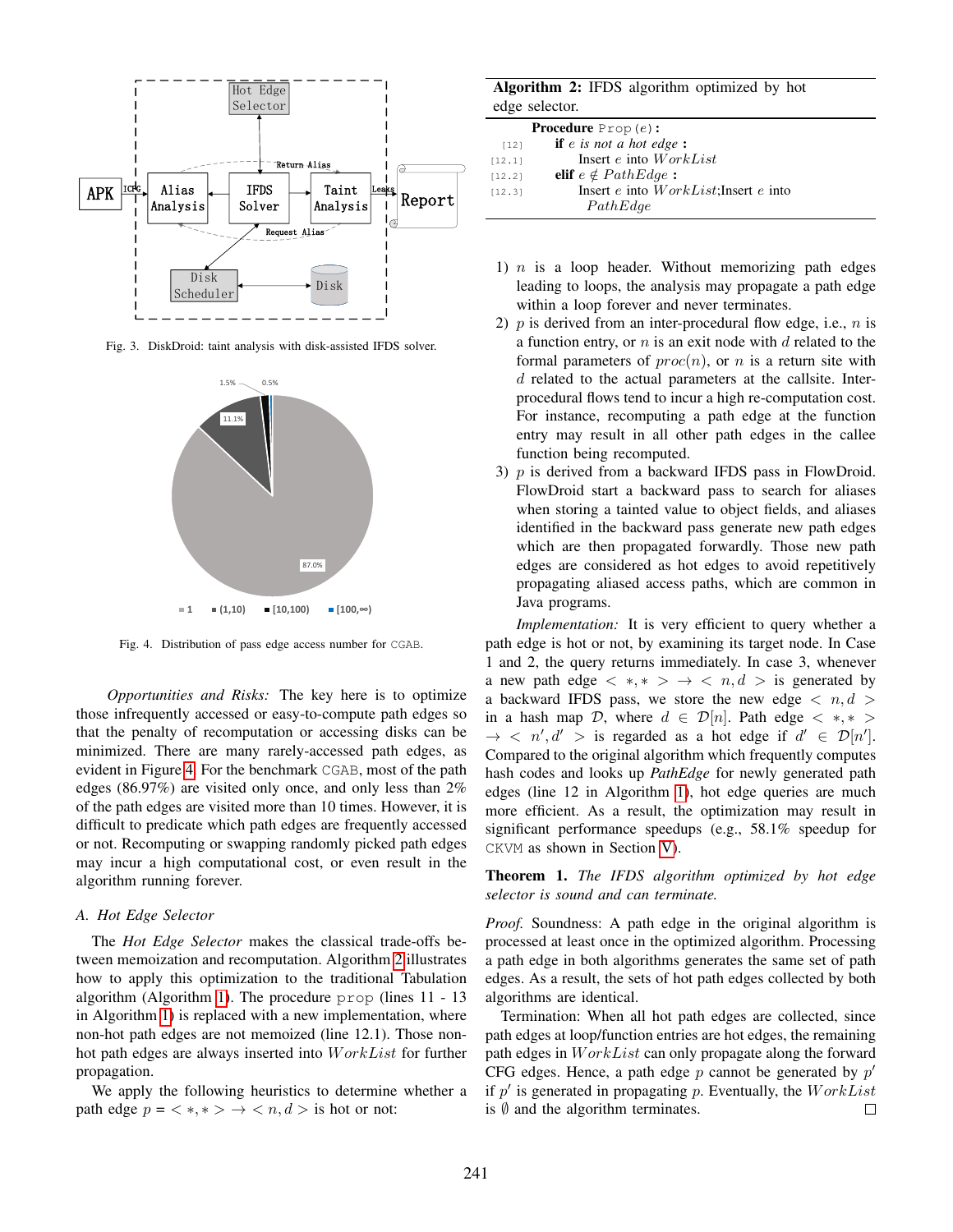# *B. Disk Scheduler*

We aim to efficiently swap in-memory data to disk at minimal cost. This can be achieved at two fronts: the first is to store data no longer accessed in disk, and the second is to group *closely-accessed* (i.e., data accessed together within a small interval) data together such that data can be stored to/loaded from disk in a batch. How to identify data with no future accesses and how to discover closely-accessed data? The disk scheduler investigates a variety of grouping and swapping schemes.

*1) Grouping:* The two data structures EndSum and Incoming are already grouped in the original implementation. Path edges can be grouped according to their containing methods, the source facts, or target facts, as listed below.

- *Method.* Path edges grouped by their containing function, i.e.,  ${< s_m, * > \rightarrow < *, * >}.$
- *Method&Source.* Path edges grouped by source nodes, i.e.,  $\{< s_m, d > \}\; < \; *, \; * > \}.$
- *Method&Target.* Path edges grouped by their containing functions together with the data-flow facts of target nodes, i.e.,  $\{< s_m, *> \; \to \; < \ast, d> \}.$
- *Source.* Path edges grouped by the data-flow facts of source nodes, i.e.,  $\{ < *, d > \to < *, * > \}.$
- *Target.* Path edges grouped by the data-flow facts of target nodes, i.e.,  $\{<*,*> \to <*,d>\}.$

In our experience, the grouping strategy *Source* has the best overall performance. The strategy *Method* groups too many path edges together. As a result, it takes each disk access a long time to load the large group of path edges into memory, leading to frequent time outs (in 3 hours). On the other hand, there are only few path edges in *Method&Source* and *Method&Target* groups, resulting in frequent disk accesses and poor performance.

*2) Data Swapping:* In Algorithm [1,](#page-1-1) we refer to path edges in W orkList as *active path edges* since they will be further processed. It is necessary to keep active path edges in memory. As shown in Figure [4,](#page-5-1) most path edges are accessed only once. Hence, it is plausible to swap all inactive edges in  $PathEdge$ to disk, since those path edges have already been processed and are unlikely to be accessed again.

DiskDroid swaps path edges in groups, and the notation  $g(p)$  denotes the group of path edge p. Memorizing p in PathEdge implies that the whole group  $g(p)$  are also in memory. Sometimes it is not sufficient to keep all active groups in memory. Hence, we enforce a *swap ratio* which is the percentage of in-memory groups to be swapped out. After swapping all inactive groups, we select to swap out  $q(p)$  where  $p$  is at the end of  $WorkList$ , until reaching the swap ratio (50% by default). Since  $WorkList$  is an ordered queue, path edge at the end of the queue are processed last. Thus, its group is swapped out first.

*Implementation:* To swap path edge in groups, we reorganize the hash map  $PathEdge$  into a two-level map. The key of the first-level map is for grouping path edges, and the value is the group of edges, implemented as a hash map in the

original form. A path edge group is stored to disk in a separate file, with its name uniquely identified by the group key. Further more, newly created path edge groups (line 12.3, Algorithm [2\)](#page-5-2) are memoized in  $NewPathEdge$ , in separation from groups loaded from disk  $(OldPathEdge)$ . Such partition enables an efficient way to write path edge groups to disk: groups in  $OldPathEdge$  are discarded and a group in  $NewPathEdge$ is appended to the file uniquely identified by its key.

A path edge is stored by 3 integer values, one for the source fact, one for the target fact, and one for the target location. We maintain a hash map, together with an array, to get the integer number of a data-flow fact and to restore the data-flow fact from an integer number efficiently. We use the JDK API BufferedDataInputStream and BufferedOutputStream for reading/writing files.

Disk swapping is triggered when memory usages reach 90% of the given memory budget. To swap out inactive groups, we first traverse  $WorkList$  to get all active group keys. Then, the four structures  $NewPathEdge$ ,  $OldPathEdge$ , Incoming, and EndSum are examined. All inactive groups (including path edges groups, and grouped data in  $Incoming$ and  $EndSum$ ) are swapped out. When the swap ratio is reached, we invoke system.gc() to reclaim memory of objects with no reference.

#### V. EVALUATION

<span id="page-6-0"></span>To demonstrate the effectiveness of our disk-assisted IFDS algorithm, we compare DiskDroid against FlowDroid in solving taint analysis problems. The two tools differ in their underlying IFDS solvers only. By Theorem 1, the disk-assisted solver in DiskDroid computes the same data-flow results as the traditional IFDS solver in FlowDroid, and we have validated the correctness of DiskDroid with extensive benchmarking (using DroidBench and open-source Apps). Hence, we will therefore focus on evaluating the performance differences between the two tools.

We apply both tools to the set of 181 apps in F-Droid, with 19 apps requiring 10GB to 128 GB of RAM, and 162 apps requiring more than 128GB of RAM for FlowDroid. In the experiments, we limit the memory usage of DiskDroid to 10GB and that of FlowDroid to 128GB (with -Xmx). We run each tool on an app 5 times and report the average data of the 5 runs. Our evaluation answers the following research questions:

RQ1. How is the runtime performance of DiskDroid compared to FlowDroid?

RQ2. Is hot edge optimization effective?

RQ3. Are the grouping and scheduling strategies effective?

### *A. RQ1. Runtime Performance*

Figure [5](#page-7-0) compares the run time performance of DiskDroid against FlowDroid for the 19 apps in Table [I.](#page-3-2) Those apps can be analyzed by FlowDroid under the given memory budget of 128 GB. Surprisingly, DiskDroid outperforms FlowDroid by averagely 8.6%, despite given a much smaller memory budget (10GB). The performance differences of the two tools vary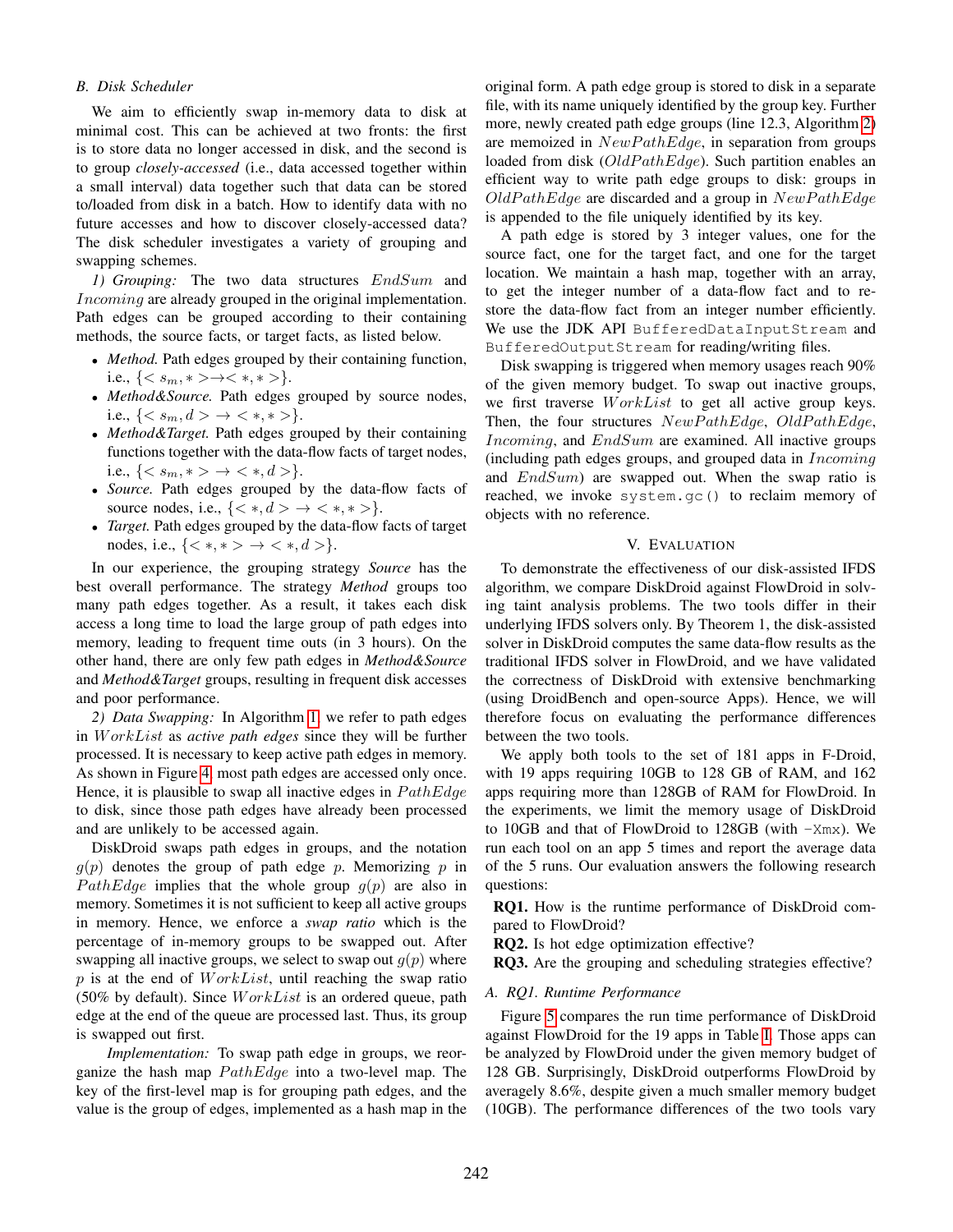

<span id="page-7-0"></span>Fig. 5. Performance differences of DiskDroid against FlowDroid. The smaller, the better. Disk swapping is triggered at a usage ration of 90%.

<span id="page-7-1"></span>TABLE III NUMBER OF DISK ACCESSES, NUMBER OF PASS EDGE GROUPS AND AVERAGE PATH EDGE GROUP SIZE. #WT AND #RT ARE THE NUMBER OF WRITE AND READ ACCESSES TO DISK, RESPECTIVELY. #PG IS THE NUMBER OF PATH EDGE GROUPS WRITTEN TO DISK AND |PG| IS THE AVERAGE GROUP SIZE.

|         | # WT | # RT   | # PG    | РG |
|---------|------|--------|---------|----|
| CAT     | 2    | 17,619 | 194,568 | 21 |
| F-Droid | っ    | 18,223 | 492,816 | 13 |
| HGW     |      | 33,499 | 227,523 | 38 |
| CGAB    | 2    | 16,320 | 120,371 | 43 |
| CGT     |      | 51,166 | 327,411 | 46 |
| CGAC    |      | 59,057 | 321,553 | 29 |

widely across the 19 benchmarks, from a large slowdown of  $54.5\%$  (OGO) to a significant speedup of  $58.1\%$  (CVKM). This is due to the fact that memory-oriented optimizations of DiskDroid are double-edged-swords for runtime performance. For instance, in hot edge optimization, the benefits of skipping hash code computation and hash map lookups for non-hot edges can outweigh the cost in recomputing those edges. Similarly, the cost of swapping data in and out of memory can be offset by the benefits of more efficient hash map lookups after reorganizing the hash map  $PathEdge$ . Among the 19 apps, there are 13 apps (BCW, CAT, NMW, OFF, OLA, OYA, CGAB, CKVM, FGEM, OSS, CGT, CGAC, CZP) with performance improvements (from 7.4% to 58.1%), 5 apps (F-Droid, HGW, OGO, DKAA, OKKT) with slowdowns (from 9.0% to 54.5%), and 1 app (OSP) with insignificant performance changes.

Table [III](#page-7-1) shows the number of disk accesses and the average group size for 6 apps. Column 2 gives the number of diskswapping (triggered at memory usage threshold 90%), which is small. There are more frequent read accesses (Column 3): a path edge group is loaded from disk whenever a query fails to locate a path edge in the memoized hash map. However, the ratio is small compared to the number of path edges (Column 7 and Column 8 in Table [I\)](#page-3-2). For CGAC with the most number of read accesses (59,057), the ratio is 0.04%, suggesting that most path edge queries are satisfied by look up the memoized hash map. Column 4 shows the number of



<span id="page-7-2"></span>Fig. 6. The differences of run time performance and memory usages of applying hot edge optimization to FlowDroid. The smaller, the better. On average, the optimization saves memory by 30.8%.

path edge groups swapped to disk. Compared to Column 3, the number is an order of magnitude larger. This confirms the finding in previous study: most path edges are accessed only once and a majority of path edge groups are stored in disk and never loaded.

We run DiskDroid on the other 162 apps demanding more than 128GB of RAM for FlowDroid. Among the 162 apps, DiskDroid can process 21 of them in 3 hours and the other 141 apps timeout in 3 hours.

## *B. RQ2. Hot Edge Optimization*

We apply hot edge optimization to FlowDroid and report the differences of run time performance and memory usages for the same set of 19 apps. The memory usage is limited to 128GB in both configurations. Figure [6](#page-7-2) summarizes the results. The optimization is very effective for the 9 apps CKVM, CGT, CGAC, BCW, OFF, CGAB, HGW, OGO, and OSP, with memory usage reduced from 31.6% (OSP) to 75.8% (CKVM). However, the memory usage improvements are insignificant for the 6 benchmarks CZP, OKKT, OSS, FGEM, CAT, and DKAA, with a memory usage reduction of less than 16%.

Hot edge optimization saves memory at the cost of recomputing non-hot path edges, resulting in an increased number of computations. Table [IV](#page-8-1) compares the number of computations of FlowDroid (Column 2) to that when hot edge optimization is applied (Column 3). The number of computations increases significantly, from 1.08X (CKVM) to 3.33X (CZP). For CKVM, we observe a large performance improvement of 58.1%, suggesting that this optimization has significant positive impacts to run time performance, by reducing the number of hash code computation and hash map lookups. The app CZP has the largest computational increase of 3.33X. However, we observe a speed up of 15.9%. This is because non-hot edges can be computed very efficiently and the extra computational cost is outweighed by the positive impact of the optimization.

### *C. RQ3. Grouping and Swapping Strategies*

Figure [7](#page-8-2) compares the run time performance of different grouping schemes. After hot edge optimization, 7 apps (BCW, NMW, OFF, OLA, OYA, OSP, and CKVM) can be analyzed in 10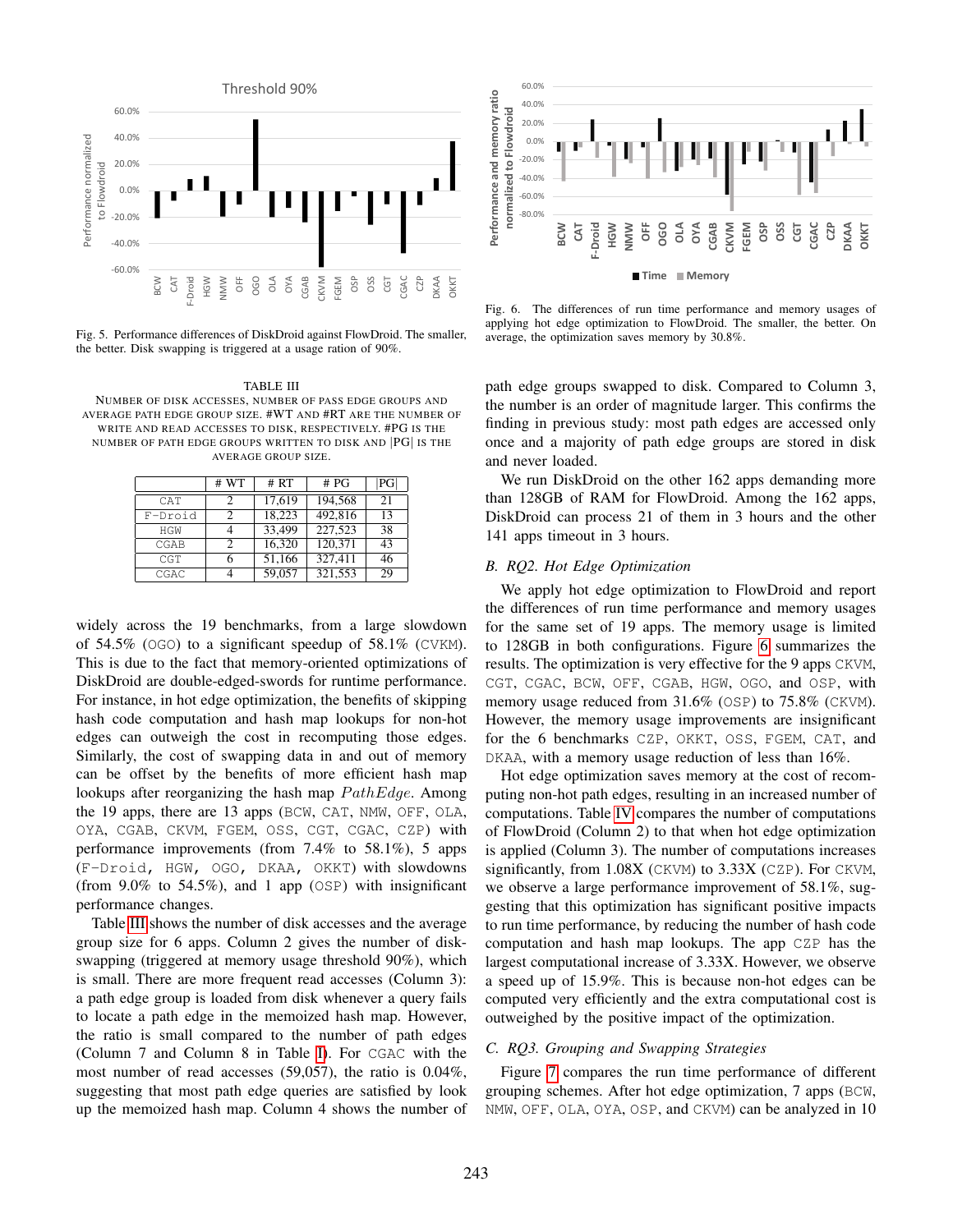### TABLE IV

<span id="page-8-1"></span>NUMBER OF COMPUTED PATH EDGES. #FLOWDROID IS THE ORIGINAL NUMBER OF FLOWDROID, AND #OPTIMIZED IS THE NUMBER WITH HOT EDGE OPTIMIZATION.

|             | #FlowDroid  | #Optimized  | Ratio |
|-------------|-------------|-------------|-------|
| <b>BCW</b>  | 32.447.505  | 44.222.211  | 1.36  |
| CAT         | 44,069,465  | 77,675,474  | 1.76  |
| F-Droid     | 29,206,743  | 38,638,259  | 1.32  |
| <b>HGW</b>  | 25,926,773  | 83.714.388  | 3.23  |
| NMW         | 30,813,008  | 40.804.585  | 1.32  |
| OFF         | 25.710.812  | 34.552.561  | 1.34  |
| OGO         | 39.295.629  | 80.583.394  | 2.05  |
| OT A        | 41.666.549  | 57.461.639  | 1.38  |
| OYA         | 29,122,085  | 32,275,022  | 1.11  |
| CGAB        | 132,176,249 | 275,527,399 | 2.08  |
| <b>CKVM</b> | 38,541,452  | 41.518.262  | 1.08  |
| FGEM        | 37,480,947  | 85,214,757  | 2.27  |
| OSP         | 52,378,247  | 60.983.905  | 1.16  |
| OSS         | 67.487.451  | 158,045,173 | 2.34  |
| CGT         | 160,534,182 | 517,692,586 | 3.22  |
| CGAC        | 103315965   | 177215471   | 1.72  |
| CZP         | 140323650   | 466792064   | 3.33  |
| DKAA        | 93279912    | 173273865   | 1.86  |
| OKKT        | 64216399    | 131378047   | 2.05  |



<span id="page-8-2"></span>Fig. 7. Performance differences with different grouping schemes. The smaller the better.

GB of RAM. Hence, we report the run times for the other 12 apps in Table [I.](#page-3-2) Among all the grouping schemes, the *Method* scheme performs worst and it frequently timeouts in 3 hours. Figure [7](#page-8-2) reports the performance for the other 4 grouping schemes. Since disk scheduler swaps in-memory data to disk at the same threshold for all grouping schemes, the differences of memory usages are negligible thus not reported. Overall, the *Source* scheme exhibits the best run time performance and it is used as the default grouping scheme.

Figure [8](#page-8-3) compares the run time performance of different swapping policies with an enforced swap ratio. *Default* is the policy in DiskDroid and *Random* is the policy to randomly swap out path edge groups. The policy *Default 0%* swaps out all inactive groups and keep all active groups in memory. The random policy performs poorly, with a 112% slowdown over FlowDroid for CGT and it timeouts (in 3 hours) for the five apps FGEM, OSS, CZP, DKAA and OKKT. The *Default 0%* policy also fails to analyze these five apps and throws out out-of-memory or gc exceptions. This is because without



<span id="page-8-3"></span>

Fig. 8. Performance differences using different swapping policies. Default 50%, Default 70% and Default 0% are the policy in DiskDroid with a enforced swap ratio of 50%, 70%, and 0%, respectively. Random 50% randomly swap out groups with a ratio of 50%.

enforcing a swap ratio, the memory usages easily exceed the threshold, leading to frequent disk swapping and gc operations. Comparing *Default 50%* to *Default 70%*, the run time differences are insignificant when a different swapping ratio (50% vs 70%) is enforced.

*Discussion:* The memory-oriented optimizations in DiskDroid are effective in terms of reducing memory footprints, enabling the tool to analyze large apps (requiring more than 128 GB of RAM for FlowDroid) with a small memory budget of 10GB of RAM. Those optimizations have both positive and negative impacts on run time performance, resulting in a wide range of performance differences, from a slowdown of 54.5% (OGO), to a speedup of 58.1% (CKVM), with an overall performance improvement of 8.6%. The positive impacts of those optimizations suggest new opportunities in improving analysis efficiency.

#### VI. RELATED WORK

<span id="page-8-0"></span>The IFDS/IDE analysis framework has been applied in a wide range of different applications, including software testing, security analysis, and program verification. Reps et al. [\[1\]](#page-10-0) initially presented an IFDS analysis framework to solve the inter-procedural, finite, distribute, subset problem. The framework is then generalized in [\[28\]](#page-11-16) to solve the more general inter-procedural distribute environment problem (IDE), where the data-flow facts are represented by an environment (i.e., a mapping from symbolic to values). Naeem et al. [\[19\]](#page-11-7) made a few practical extensions to the original algorithm, which is now adopted in popular analysis and compilation frameworks including WALA [\[2\]](#page-10-1), SOOT [\[3\]](#page-10-2), and LLVM [\[4\]](#page-10-3). Many optimization techniques have been applied to the IFDS algorithm. WALA [\[2\]](#page-10-1) provides a memory-efficient bit-vectorbased solution, Bodden [\[29\]](#page-11-17) implemented a multi-threaded IFDS/IDE solver in SOOT, and Schubert et al. [\[30\]](#page-11-18) developed an extendable IFDS/IDE solver for C/C++ programs in LLVM. Dongjie et al. [\[10\]](#page-10-9) proposed an effective optimization to the IFDS/IDE solver by propagating data-flow facts sparsely, which can drastically improve performance and memory con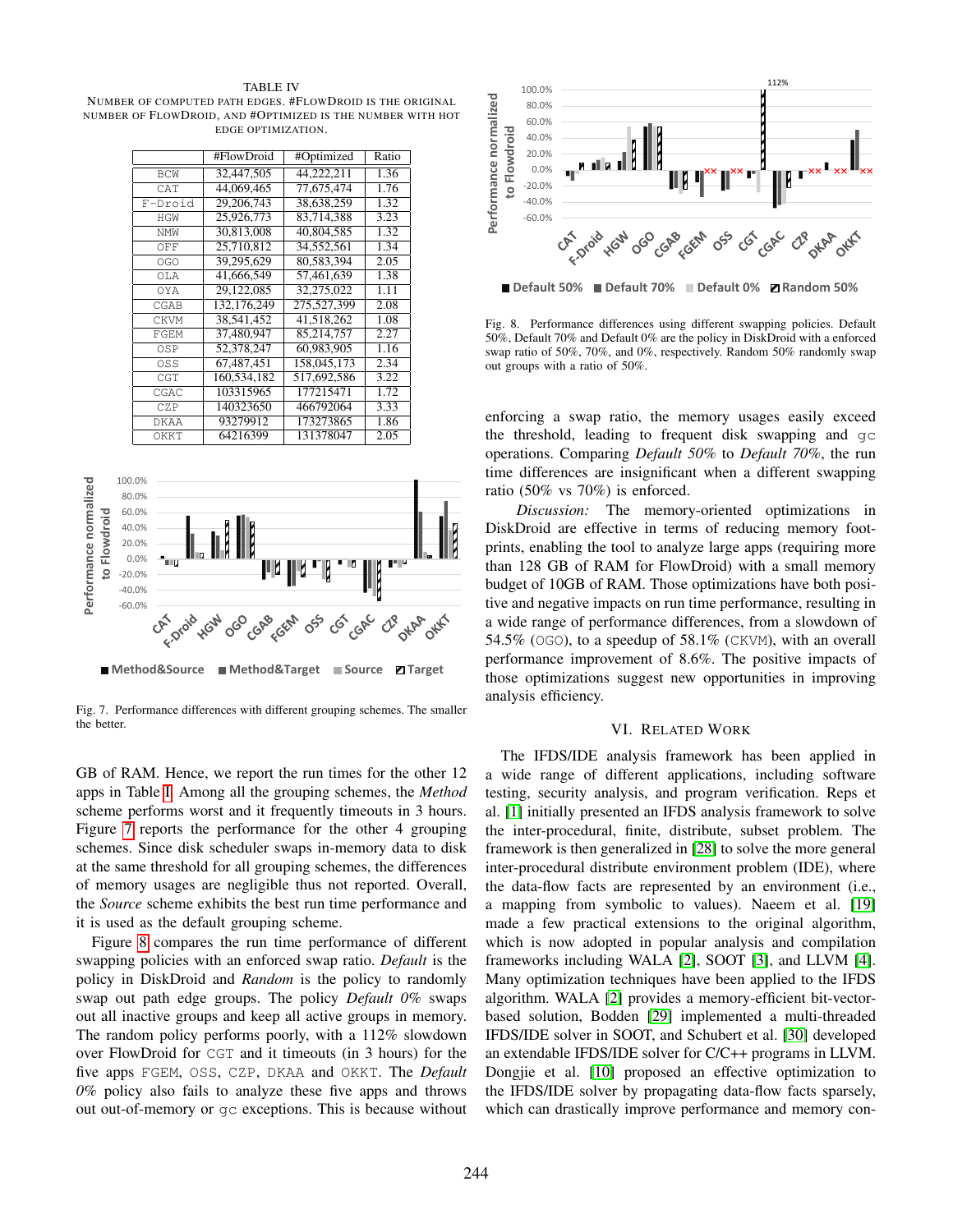sumption. The disk-assisted approach in this paper can be applied together with those optimization techniques, to further improve memory scalability.

Graspan [\[21\]](#page-11-9) presents a disk-based approach which leverages graph computing engines [\[23\]](#page-11-11), [\[25\]](#page-11-13), [\[24\]](#page-11-12), [\[31\]](#page-11-19) in the big data domain for classical pointer and data-flow analyses. The idea is to partition a large graph into small sub-graphs which can be processed in memory. Following this idea, BigSpa [\[22\]](#page-11-10) performs static analyses in a distributed manner and Grapple [\[32\]](#page-11-20) applies the approach for path-sensitive analyses. The disk-assisted approach in this paper differs from the above in that we extend existing in-memory analysis algorithms with efficient disk swapping schemes.

Taint analysis aims to detect information flow violations and is implemented in many commercial and open-source security vetting tools. Among the many taint analysis tools for Android [\[33\]](#page-11-21), [\[34\]](#page-11-22), [\[35\]](#page-11-23), [\[36\]](#page-11-24), [\[11\]](#page-10-10), [\[9\]](#page-10-8), FlowDroid remains to be a state-of-the-art taint analysis tool [\[37\]](#page-11-25). This paper introduces a new tool, DiskDroid, which extends FlowDroid with a disk-assisted solver. With this extension, apps requiring up to 128GB of RAM can be analyzed within a memory budget of 10GB, making the tool deployable to normal desktop environments.

## VII. CONCLUSION

<span id="page-9-0"></span>In this paper, we present a disk-assisted approach to improve memory scalability of existing IFDS algorithms and develop DiskDroid, a new taint analysis tool based on diskassisted IFDS solver. With two memory-oriented optimizations, DiskDroid can analyze apps requiring up to 128GB of memory for FlowDroid (a state-of-the-art IFDS-based taint analysis tool) under the memory budget of 10GB, with an overall performance improvement of 8.6%. DiskDroid is available at [https://github.com/HaofLi/DiskDroid.](https://github.com/HaofLi/DiskDroid)

In the future, we aim to study disk-assisted approaches to other in-memory analysis algorithms, such as context-sensitive pointer analyses, and symbolic analyses.

#### ACKNOWLEDGMENT

This work is supported by National Key R&D Program of China (No. 2016YFB1000201), the Foundation for Innovative Research Groups (61521092), and the National Natural Science Foundation of China (61802368, 61872043).

# APPENDIX A ARTIFACT APPENDIX

## *A. Abstract*

The artifacts include executables and datasets to conduct all the experiments in the paper titled *Scaling Up the IFDS Algorithm with Efficient Disk-assisted Computing*. We also provide scripts to help reproduce each experiment in the paper.

# *B. Artifact Check-List (Meta-Information)*

- Algorithm: Two optimization techniques to the classical IFDS algorithm: hot edge optimization and disk swapping optimization.
- Program: Flow-Droid, the popular taint analysis tool, and DiskDroid, a taint analysis tool with our optimized IFDS solver, as well as 18 Android Apps in our evaluation (Figure 5-8, Table 4), are included in the artifacts.
- Binary: Jar files of FlowDroid and DiskDroid.
- Data set: 18 Android Apps downloaded from F-Droid in our evaluation.
- Run-time environment: CentOS 7 with JDK8 and Python3 installed.
- Hardware: 128GB RAM And >128GB disk space.
- **Execution:** We provide scripts to run experiments for all benchmarks, as well as scripts to run on a single benchmark.
- Metrics: Analysis times and memory usages for FlowDroid and DiskDroid in analyzing each benchmark.
- Output: All experimental results in our paper.
- How much disk space required (approximately)?: At least 138GB of disk space, including 10GB for out tool, data-sets and result files, as well as 128GB for temporary files.
- How much time is needed to prepare workflow (approximately)?: A few minutes to install JDK8, python3, and a few minutes to download our artifacts.
- How much time is needed to complete experiments (approx**imately**)?: We provide scripts to run all benchmarks, as well as scripts to run a single benchmark. It takes about 15 days to get results of all benchmarks, and takes from a few hours to 2 days to get results for a single benchmark.
- Publicly available?: The executable jar file is publicly available.
- Code licenses (if publicly available)?: GPL2.0
- Data licenses (if publicly available)?: GPL2.0

## *C. Description*

*1) How Delivered:* We have packaged all the datasets, pre-built executables, and scripts into DiskDroid-artifacts.tar.gz, which can be downloaded at

[https://doi.org/10.6084/m9.figshare.13246316.](https://doi.org/10.6084/m9.figshare.13246316)

*2) Hardware Dependencies:* The machine should be equipped with at least 128GB RAM and at least 138GB hard-disk.

*3) Software Dependencies:* It should run on any linux systems, but we recommond CentOS 7.

## *D. Installation*

Before evaluation, JDK8 and Python3 should be installed. We evaluate our tool on CentOS 7, so we provide the installation steps for CentOS 7 below. The following commands(A.4.1, A.4.2) are executed as root user.

*1) Install JDK8:*

- yum install -y java-1.8.0-openjdk java-1.8.0-openjdkdevel
- *2) Install Python3:*
	- yum install python36 -y
	- pip3 install numpy prettytable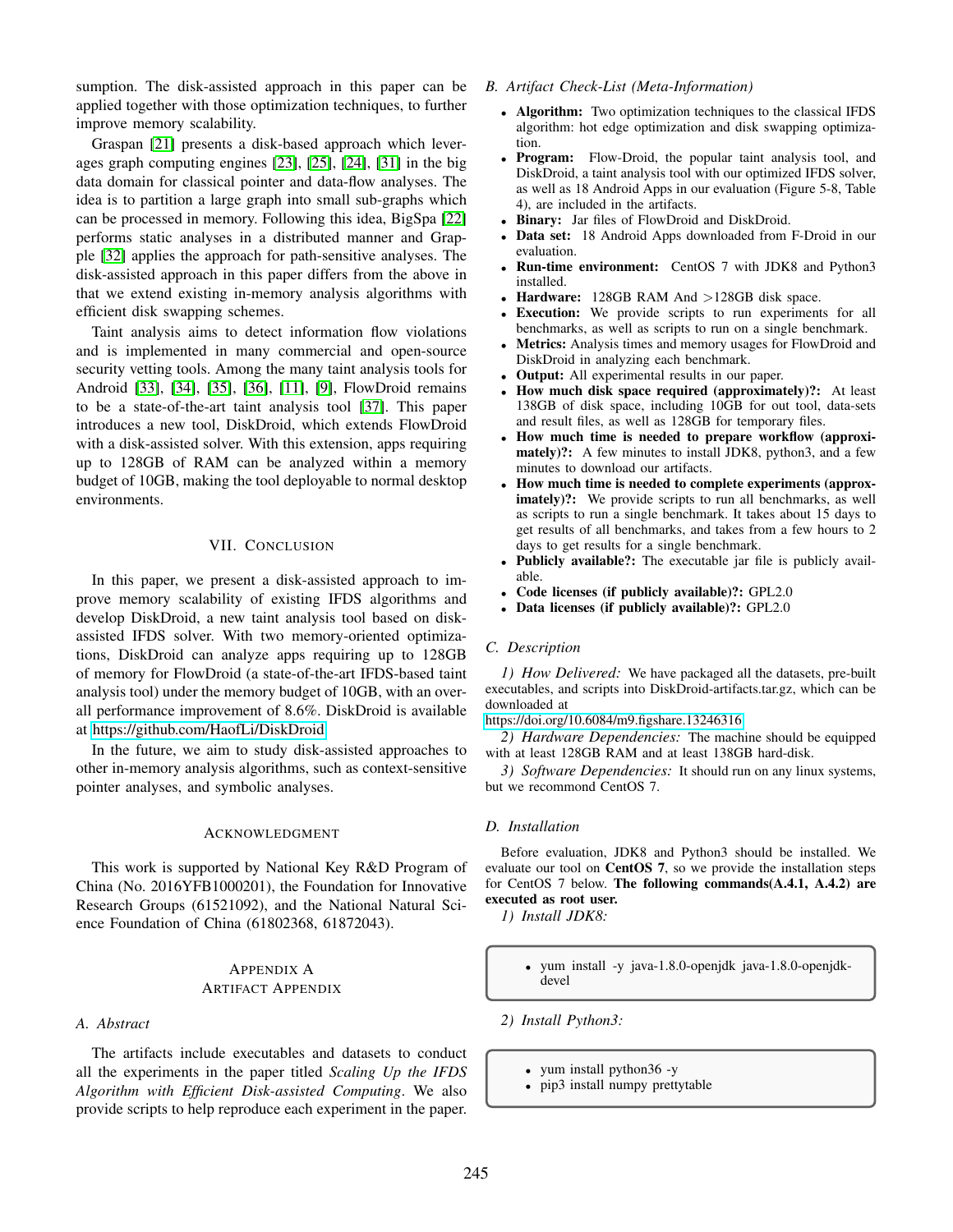## *E. Experiment Workflow*

All the datasets, pre-built executables, scripts are packaged in DiskDroid-artifacts.tar.gz at

[https://doi.org/10.6084/m9.figshare.13246316.](https://doi.org/10.6084/m9.figshare.13246316)

- tar -zxvf DiskDroid-artifacts.tar.gz
- cd diskDroid

<span id="page-10-12"></span>*1) Run All Benchmarks:* There are 18 apps in our benchmarks, you can get all experimental results(i.e., data for all figures and tables in our paper) by running the following command.

• python3 bin/run.py -t benchmarks/ -k ALL

Note that it takes 15 days on our server to finish all experiments. The command will print all experimental data to console.

The Following command can run each experiment and print out the results separately.

• python3 bin/run.py -t benchmarks/ -k \$

\$ can be the following items.

- flowdroid: Run FlowDroid only, and print out the memory usages, analysis times and number of PathEdges for FlowDroid (Table 2).
- memoryUsage: Run FlowDroid only, and summarizes the memory usages of different data structures (Figure 2).
- pathedgeAccessNum: Run FlowDroid on CGAB, and report the distribution of pass edge access number (Figure 4).
- sourceGroup: Run DiskDroid with default configuration, i.e., group by source (Figure 5, Figure 7, Figure 8), and report the analysis times.
- onlyHotEdge: Run DiskDroid with only hot edge optimization enabled (Figure 6, Table 4), and report the analysis times and memory usages.
- methodSourceGroup: Run DiskDroid with the Method&Source grouping schemes (Figure 7), and report the analysis times.
- methodTargetGroup: Run DiskDroid with the Method&Target grouping schemes (Figure 7), and report the analysis times.
- targetGroup: Run DiskDroid with the target grouping schemes (Figure 7), and report the analysis times.
- Random 50: Run DiskDroid with the random swapping scheme and an enforced swap ratio of 50% (Figure 8), and report the analysis times.
- Default\_70: Run DiskDroid with the default swapping scheme and an enforced swap ratio of 70% (Figure 8), and report the analysis times.
- Default\_0: Run DiskDroid with the default swapping scheme and an enforced swap ratio of 0% (Figure 8), and report the analysis times.

For example, if you want to get Table 2, you can run:

• python3 bin/run.py -t benchmarks/ -k flowdroid

We remind again that it will take about 3 days to finish one experiment for all the 18 Apps, and can take 15 days to finish all experiments for all the 18 Apps. We also provide a script which runs on a single benchmark, as shown in section [A-E2.](#page-10-11)

<span id="page-10-11"></span>*2) Run One Benchmark:* There are two command line options: -t and -k. The -k option is same as the items which we describe in section [A-E1,](#page-10-12) and the  $-t$  option is used to specify the target benchmark. For example, to get all experimental results

for com.alfray.timeriffic\_10905.apk, we can run below command.

• python3 bin/run-single.py -t benchmarks/group1/com.alfray.timeriffic 10905.apk -k ALL

## *F. Evaluation and Expected Result*

The results are printed to the console. The results are consistently indexed with the paper, please check our discussions in the paper for more details. For figures, we only print out the corresponding data instead of generating graphs.

#### *G. Notes*

Because Flowdroid is unstable every run, We run each tool on an app 5 times and report the average data of the 5 runs. So, if evaluating many times, the time and memory may be different.

#### **REFERENCES**

- <span id="page-10-0"></span>[1] T. Reps, S. Horwitz, and M. Sagiv, "Precise interprocedural dataflow analysis via graph reachability," in *Proceedings of the 22nd ACM SIGPLAN-SIGACT Symposium on Principles of Programming Languages*, ser. POPL '95. New York, NY, USA: Association for Computing Machinery, 1995, p. 49–61. [Online]. Available: <https://doi.org/10.1145/199448.199462>
- <span id="page-10-1"></span>[2] IBM. Wala: T.j. watson libraries for analysis. [http://wala.sourceforge.net.](http://wala.sourceforge.net) Accessed: 2020.
- <span id="page-10-2"></span>[3] P. Lam, E. Bodden, O. Lhoták, and L. Hendren, "The Soot framework for Java program analysis: a retrospective," in *Cetus Users and Compiler Infrastructure Workshop (CETUS 2011)*, Oct. 2011. [Online]. Available:<http://www.bodden.de/pubs/lblh11soot.pdf>
- <span id="page-10-3"></span>[4] Llvm framework. [https://llvm.org/.](https://llvm.org/) Accessed: 2020.
- <span id="page-10-4"></span>[5] J. Späth, K. Ali, and E. Bodden, "Ideal: Efficient and precise alias-aware dataflow analysis," *Proc. ACM Program. Lang.*, vol. 1, no. OOPSLA, Oct. 2017. [Online]. Available:<https://doi.org/10.1145/3133923>
- <span id="page-10-5"></span>[6] J. Späth, L. Nguyen Quang Do, K. Ali, and E. Bodden, "Boomerang: Demand-driven flow-and context-sensitive pointer analysis for java," in *30th European Conference on Object-Oriented Programming (ECOOP 2016)*. Schloss Dagstuhl-Leibniz-Zentrum fuer Informatik, 2016.
- <span id="page-10-6"></span>[7] L. Li, C. Cifuentes, and N. Keynes, "Precise and scalable contextsensitive pointer analysis via value flow graph," ser. ISMM '13. New York, NY, USA: Association for Computing Machinery, 2013, p. 85–96. [Online]. Available:<https://doi.org/10.1145/2491894.2466483>
- <span id="page-10-7"></span>[8] ——, "Boosting the performance of flow-sensitive points-to analysis using value flow," in *Proceedings of the 19th ACM SIGSOFT Symposium and the 13th European Conference on Foundations of Software Engineering*, ser. ESEC/FSE '11. New York, NY, USA: Association for Computing Machinery, 2011, p. 343–353. [Online]. Available:<https://doi.org/10.1145/2025113.2025160>
- <span id="page-10-8"></span>[9] S. Arzt, S. Rasthofer, C. Fritz, E. Bodden, A. Bartel, J. Klein, Y. Le Traon, D. Octeau, and P. McDaniel, "Flowdroid: Precise context, flow, field, object-sensitive and lifecycle-aware taint analysis for android apps," in *Proceedings of the 35th ACM SIGPLAN Conference on Programming Language Design and Implementation*, ser. PLDI '14. New York, NY, USA: Association for Computing Machinery, 2014, p. 259–269. [Online]. Available:<https://doi.org/10.1145/2594291.2594299>
- <span id="page-10-9"></span>[10] D. He, H. Li, L. Wang, H. Meng, H. Zheng, J. Liu, S. Hu, L. Li, and J. Xue, "Performance-boosting sparsification of the ifds algorithm with applications to taint analysis," in *Proceedings of the 34th IEEE/ACM International Conference on Automated Software Engineering*, ser. ASE '19. IEEE Press, 2019, p. 267–279. [Online]. Available:<https://doi.org/10.1109/ASE.2019.00034>
- <span id="page-10-10"></span>[11] F. Wei, S. Roy, X. Ou, and Robby, "Amandroid: A precise and general inter-component data flow analysis framework for security vetting of android apps," in *Proceedings of the 2014 ACM SIGSAC Conference on Computer and Communications Security*, ser. CCS '14. New York, NY, USA: Association for Computing Machinery, 2014, p. 1329–1341. [Online]. Available:<https://doi.org/10.1145/2660267.2660357>